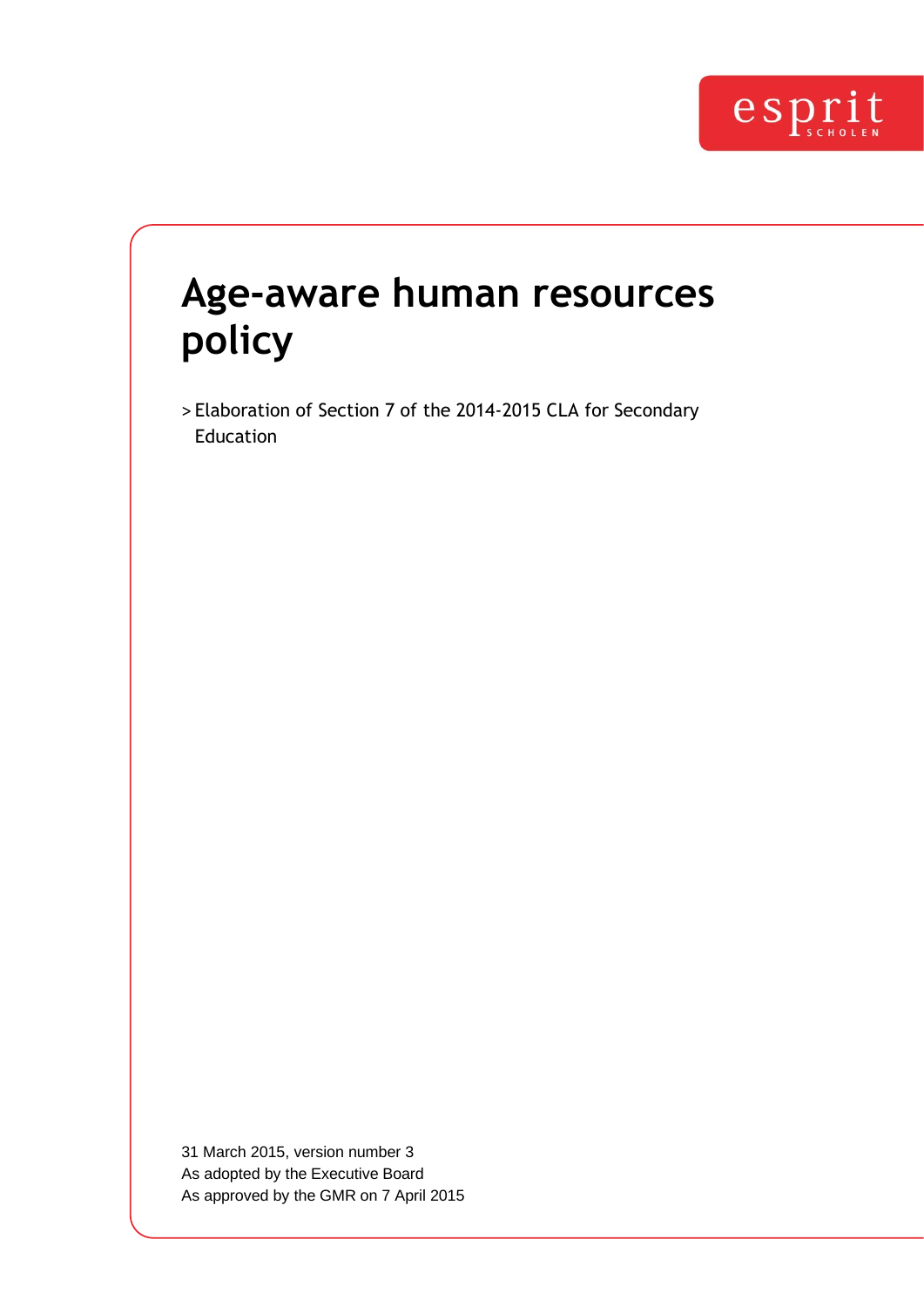

## <span id="page-1-0"></span>Table of contents

| 3.2 Leave 5 |  |
|-------------|--|
|             |  |
|             |  |
|             |  |
|             |  |
|             |  |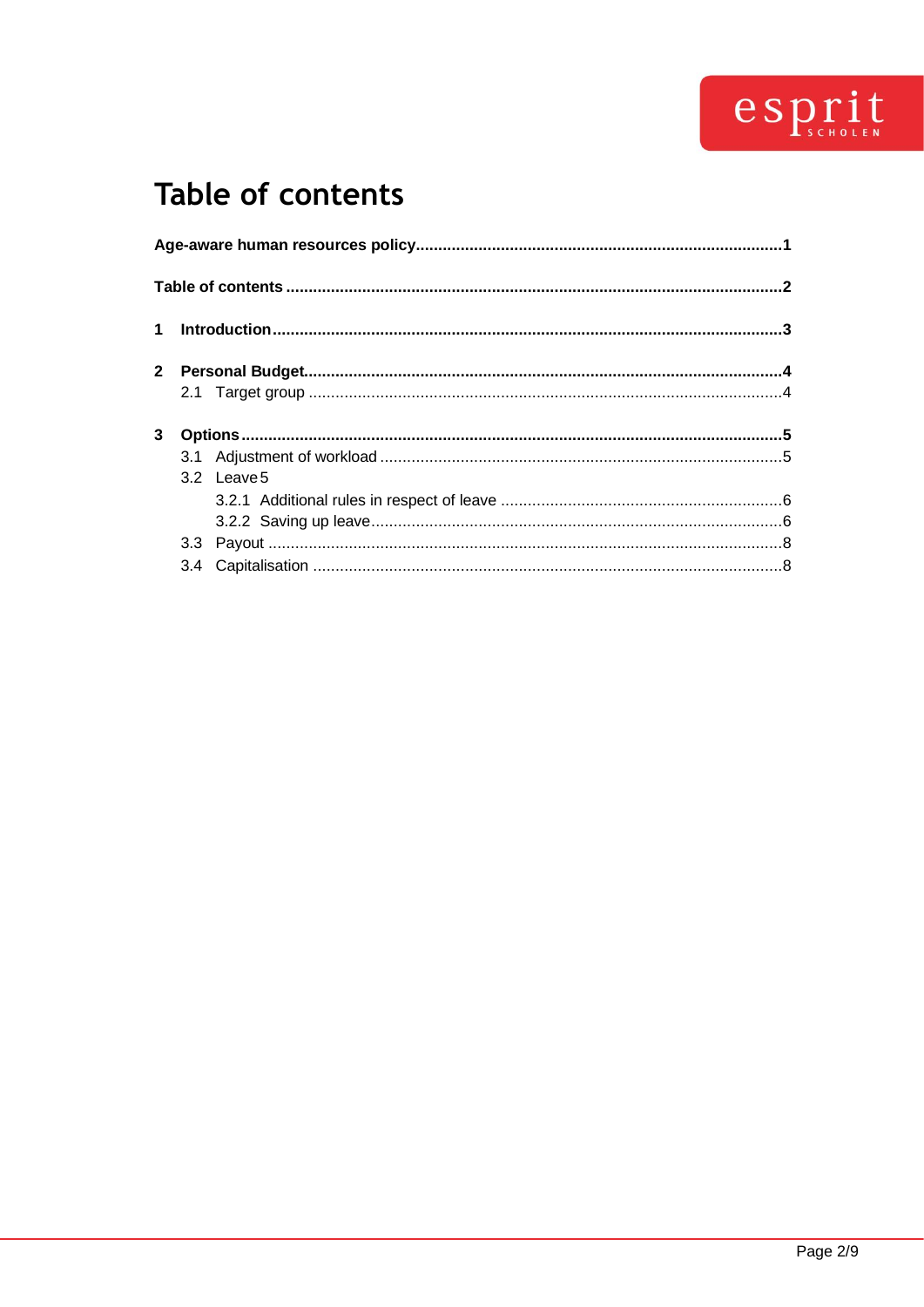## <span id="page-2-0"></span>**1 Introduction**

Certain aspects of the new collective labour agreement for the secondary education sector require further elaboration. In mutual consultation and agreement, the school management board, the Executive Board and the GMR wish to develop flanking HR policies in order to give effect to a transition plan amongst other things, in the event that resources are freed up as a result of amendments to the Act on Classroom Time (*Wet op de onderwijstijd*). In accordance with the Collective Labour Agreement for Secondary Education, this transition plan will also look at the subject of pressure at work, since any additional resources could be used to address factors that influence work pressure. A more favourable perception with regard to pressure at work, which can be achieved by increasing freedom to arrange one's own work amongst other things, contributes to the sustainable employability of our employees.

The implementation of the individual entitlement to a personal budget of 50 hours in the context of the age-aware HR policy (chapter  $7)^1$  can be also be considered to be part of that transition plan. This policy places emphasis on improving the sustainable employment of employees in the secondary education sector, as indeed was the case for the Secondary Education Sector Plan that was submitted by a number of school boards and that was adopted by Minister Asscher in November 2014. We wish to conclude some agreements with the GMR on the rules regarding the use of this personal budget of 50 hours, which agreements have been set out in these regulations.

The relevant quotes from the Collective Labour Agreement have been included in textboxes.

 $1$  A reference will be included in brackets to the article in the 2014-2015 Collective Labour Agreement for Secondary Education that deals with the subject at hand.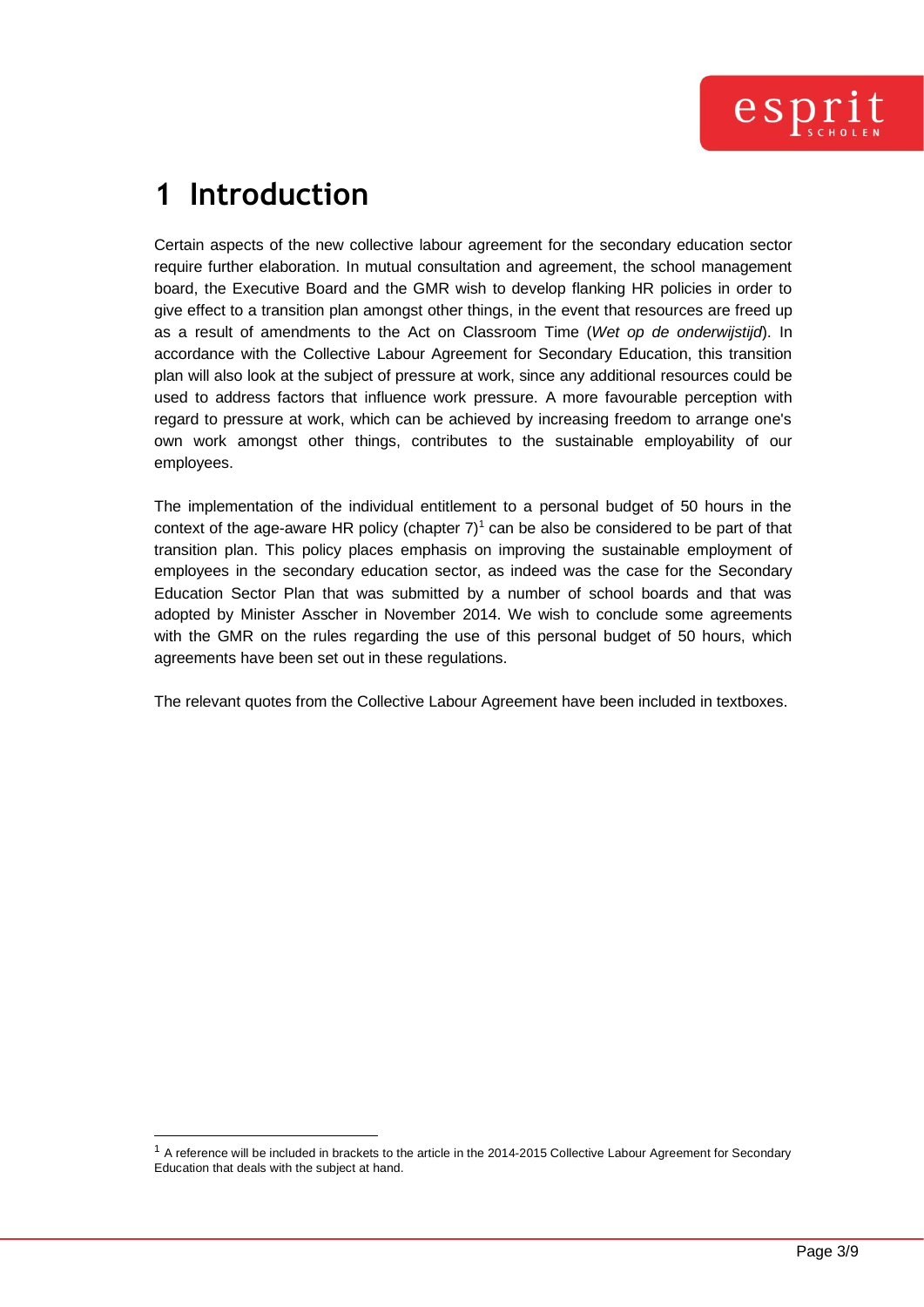## <span id="page-3-0"></span>**2 Personal Budget**

The personal budget of 50 hours is an individual entitlement within the scope of the ageaware human resource policy. Circumstances may vary from person to person and between the different phases in life. The Collective Labour Agreement restricts the options for using the personal budget to four purposes. This restriction has been introduced in order to limit the administrative burden as much as possible. An evaluation of these regulations will be carried out after one year. The personal budget is allocated on a pro rata basis, according to the number of hours worked, with full-time employees being entitled to 50 hours.

Each school year, an employee is free to choose anew how they wish to spend their personal budget. The employee's choice with regard to the personal budget must be communicated using the option form by 1 May, ahead of the new school year. In other words, the choice is recorded in writing.

## <span id="page-3-1"></span>**2.1 Target group**

These regulations will be applicable to all personnel appointed by the competent authority. The personal budget is determined by the whole time equivalent on 1 August and is maximised at 1.0 FTE. All leave taken by the reference date, with the exception of sickness leave and maternity leave, is deducted from the whole time equivalent used to calculate the personal budget.

In respect of employees joining the organisation after 1 August, the whole time equivalent on the start date will apply and the personal budget will be calculated on a pro rata basis for the remaining part of the year.

7.1. paragraph 2(a) The personal budget shall also apply during the first twelve months of the contracts of employees hired to cover sickness absence. The purposes for using the time as described in the articles pertaining to the options are, however, excluded. Instead, the entitlement to these hours is implemented by increasing the hourly wage by a factor 1.03. b. Teaching staff starting out in the profession who enjoy a reduction in their teaching hours of 20% in the first year and 10% in the second year, are excluded from the provisions outlined in paragraph 1.

In addition to paragraph 2(a), the following shall apply in respect of replacements: Employees engaged on a temporary employment contract to provide cover for sickness leave and other situations such as maternity leave, parental leave and extended extraordinary leave may only take the hours in the form of an increase of the hourly wage by a factor 1.03. Once the first 12 months of the employment contract have passed, replacements will not be able to avail themselves of the other purposes designated under these regulations either.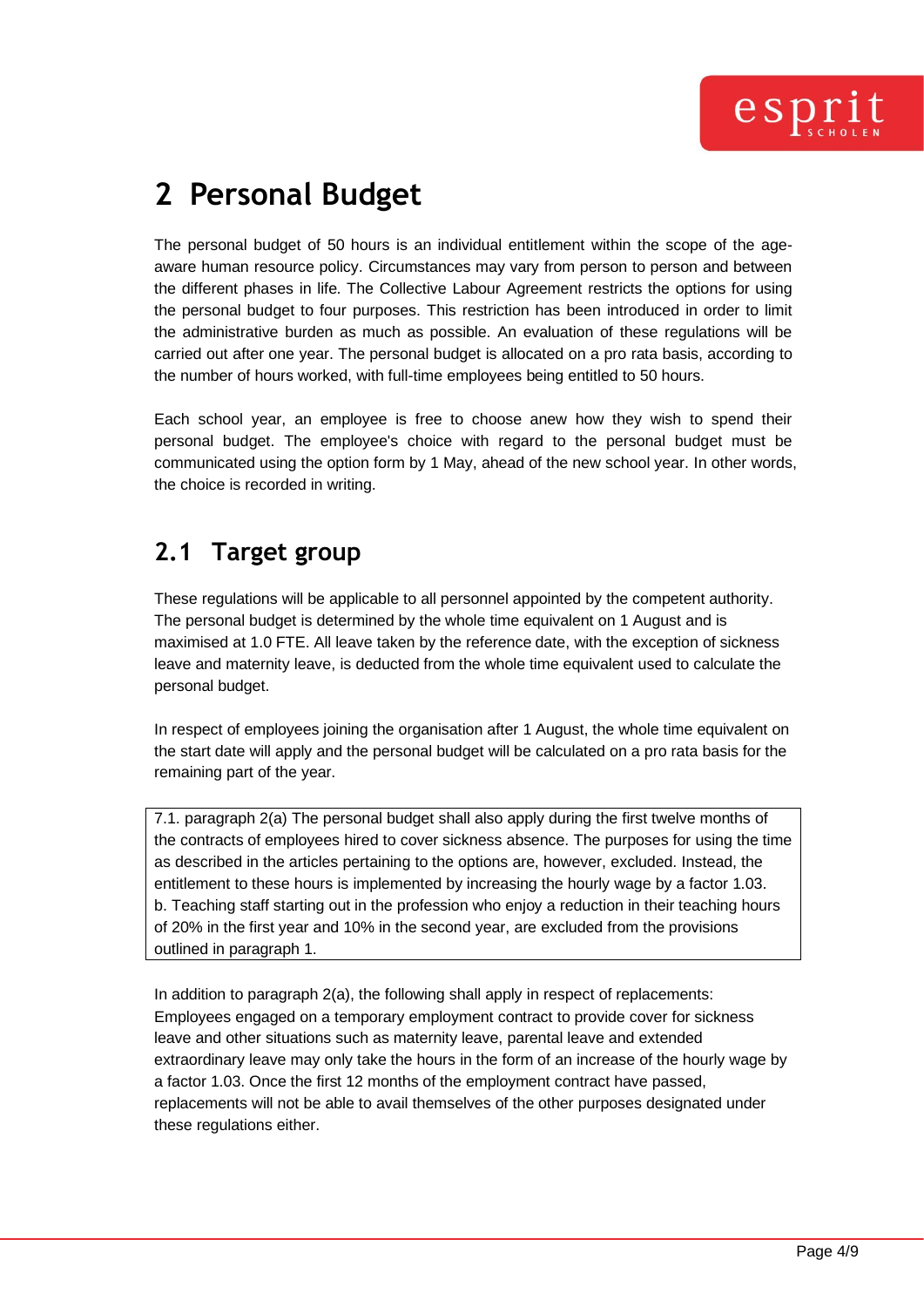

## <span id="page-4-0"></span>**3 Options**

When deciding how to use the personal budget four options are generally available:

- 1. Adaptation of workload
- 2. Leave
- 3. Payout (exclusively for employees up to scale 8)
- 4. Capitalisation for the purposes of increasing the pension pot<sup>2</sup> or child care

### <span id="page-4-1"></span>**3.1 Adjustment of workload**

The main purpose of these regulations is to create a possibility to adapt the workload. Various studies on the subject of job satisfaction have shown that a greater degree of freedom to make one's own arrangements can reduce the perceived pressure in the workplace. The personal budget can be used to reduce tasks or classroom time.

7.2 paragraph 1(a). Teachers are entitled to use the basic budget as they deem fit in order to adjust their workload, either by reducing their teaching activities or by reducing other tasks. Use of the basic budget does not result in a reduction in the annual work activities, which teachers must account for.

7.2 paragraph 1(b). In cases where the school has designated that one lesson will last 50 minutes, teachers on a full-time contract who opt for a reduction in their teaching activities shall be entitled to reduce these by one hour of teaching per week, or the equivalent.

Use of the personal budget in order to adapt tasks does not give rise to a reduction of the defined annual work activities; it is however expected to reduce the mental task load.

### <span id="page-4-2"></span>**3.2 Leave**

The personal budget may also be taken as leave in order to promote sustainable employability. This leave will be granted as a casual day-off, consecutive leave or a combination of both, following approval by the line manager. Leave is granted on the condition that no disruption occurs to the primary process. The school management is at liberty to deviate from this rule, if this is deemed to be in the interest of sustainable employability.

<sup>&</sup>lt;sup>2</sup> At the end of 2014, it was announced that the decision of the General Pension Fund for Public Employees (ABP) in respect of the fiscal space in relation to any extra pension rights is not expected before 1 June. As a result, it may not be possible to honour this option. In this case, it will be reviewed in consultation with the employee which other option might be suitable.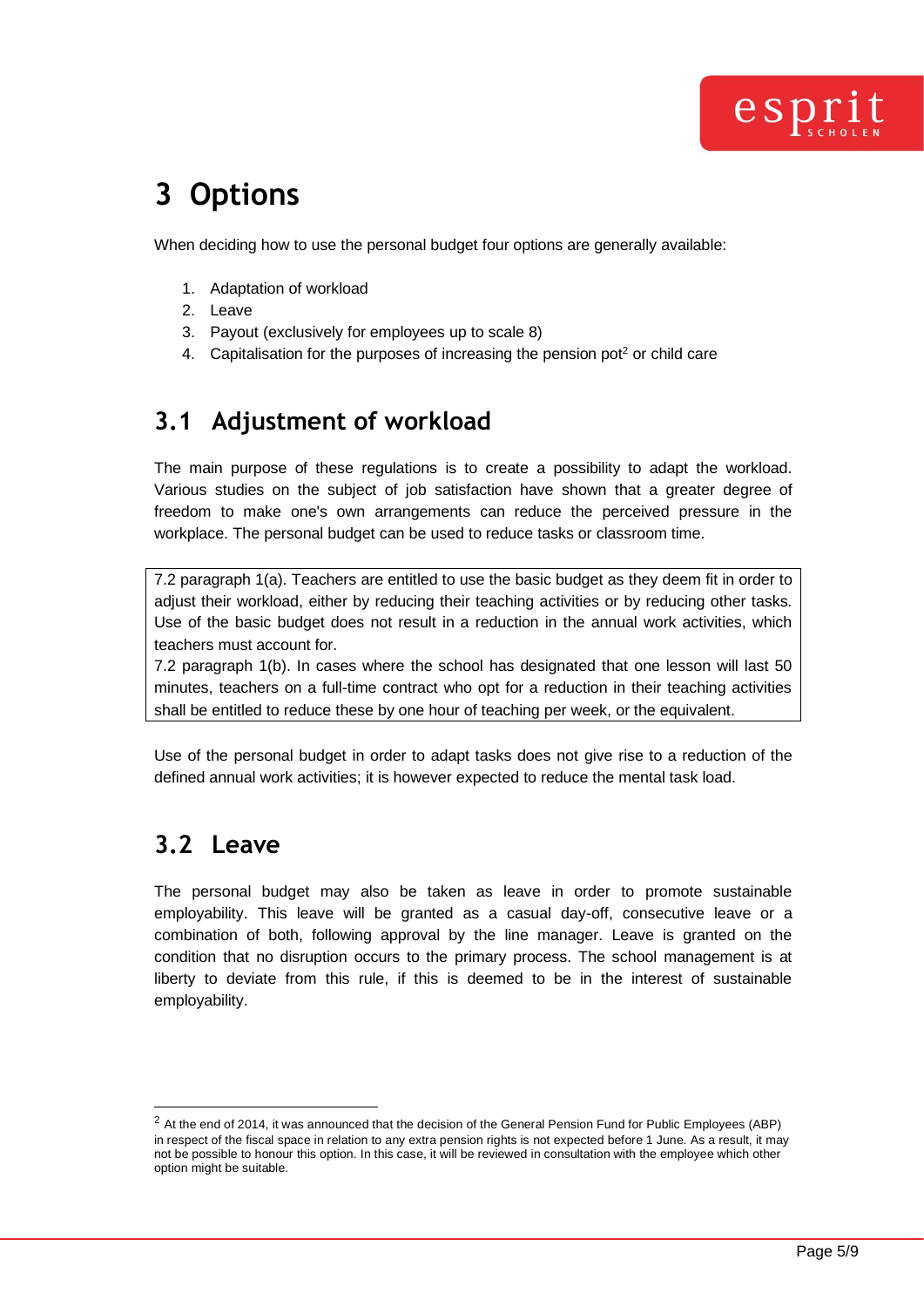

7.2 paragraph 2(a). Employees are entitled to use their basic budget in the form of leave if this is in the interest of sustainable employability.

b. Employees are entitled to save their annual basic budget for a maximum of four years. The following rules apply in this regard:

i. The value of an hour saved is equal to an hour of leave taken (time in lieu).

ii. Leave from the first year that has not been taken will lapse after five years. In the second year of sickness absence, the personal budget is accrued over the last six months of the sickness absence.

#### <span id="page-5-0"></span>3.2.1 **Additional rules in respect of leave**

*1. Leave coinciding with school holidays:* Consecutive leave cannot be taken immediately prior to or after the summer holidays, as laid down in the Act on Classroom Time. A decision may be made in consultation with the line manager to deviate from this rule with regard to other school holidays, provided no disruption occurs to the primary process.

*2. Requesting consecutive leave:* Consecutive leave must be requested at least 3 months prior to the start date of the leave.

3. *Balancing the interests of the individual and the organisation:* Leave will in principle be granted unless compelling interests of the organisation dictate otherwise. Organisational interests will in any case include formative and organisational possibilities. The employee's immediate superior will inform the employee in writing of the decision on whether to grant leave within two weeks of the request, stating the reasons. If the request for leave is rejected, the employee may lodge an objection with the next line manager in the hierarchical structure, who will be required to assess the reasonableness of the request and issue a ruling (preferably in writing). In accordance with article 7.2 paragraph 9(b) of the Collective Labour Agreement for Secondary Education, the leave will commence no later than on the first day of the school year following the date on which the employee wishes to avail him or herself of the scheme.

4. *Planning of leave:* The school management may indicate a period during which employees (within a specific job group) will not be able to use their personal budget in order to take leave. Such a period must be indicated in good time. This decision will require the approval of the staff section of the MR.

#### <span id="page-5-1"></span>3.2.2 **Saving up leave**

#### 1. *Maximum number of hours*

Employees will be offered the opportunity to save a maximum of 200 hours (4 years' budget) instead of taking this time in the form of leave each year. When leave is being saved, it is important that effective agreements are made on when the leave balance will be taken. If the interests of the organisation so dictate, the leave may commence later than the date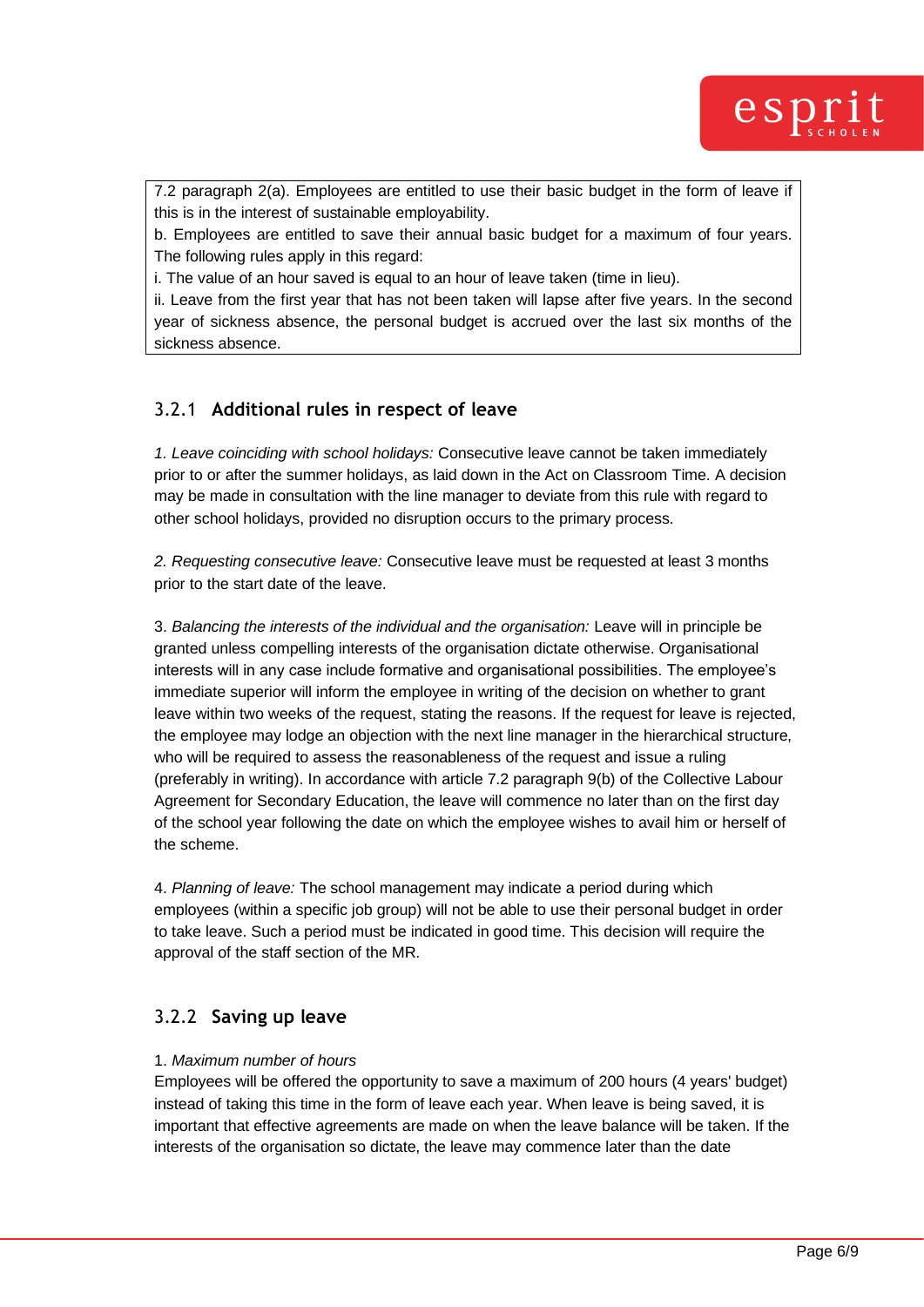requested by the employee. If a number of teachers were to decide that they wish to take their saved leave in the same months, this could put the quality of teaching at serious risk. This risk can be mitigated by developing adequate multi-annual plans and through a mutual understanding of what will and will not be possible.

2. *Expiry of saved leave:* The saved balance will lapse five years after saving commenced. In other words, the balance from the first year must be taken within five years and any saved leave not taken after the fifth year will lapse (CLA for Secondary Education, art. 7.2 par. 2 (biii)).

3. *Interruption in the saving of leave due to unforeseen circumstances:* Following consultation, the employer and the employee may be decide that the saving of leave will be interrupted for a maximum of one year as a result of unforeseen circumstances, e.g. due to illness or pregnancy, without the maximum saving period being affected. When the saving of leaves resumes following this interruption, the same conditions pursuant to these regulations shall apply. A request to interrupt the saving period must be submitted in writing to the immediate superior of the employee.

4. *Termination:* Where the employment is terminated at the initiative of the employer, the leave balance will be paid out. Where the employment is terminated at the initiative of the employee, the employee will be able to take the leave prior to his or her departure.

5. *Supplementary leave entitlement*: employees aged 57 years and over will be granted a supplementary leave entitlement of a maximum of 120 hours per year, for which the employee is required to make a contribution to the costs. The employee will not acquire this additional leave entitlement until one month after he or she reaches the age of 57. The conditions linked to this option are described in article 7.2 'Options', paragraphs 3 to 13 of the CLA for Secondary Education.

6. *Transitional arrangements in relation to the BAPO scheme (to promote labour force participation of older teachers)*: transitional arrangements have been put in place with regard to employees who currently make use of the BAPO scheme or will qualify for this scheme as of 1 July 2014. These employees will be able to make use of these arrangements during a period of five years, in accordance with the conditions laid down in Article 7.4 'Transitional arrangements' of the CLA for Secondary Education. Employees who avail themselves of the BAPO scheme can no longer qualify for the BAPO transitional arrangements, once they have chosen to make use of the individual budget containing options.

7. *Displacement effect:* When the option to save leave is granted, this shall in no way, whether directly or otherwise, create a right to payments under the Transfer of Undertakings Act (*Wet Overgang van Ondernemingen, WOVO*).

8. *Balancing the interests of the individual and the organisation:* Please refer to section 3.2.1 paragraph 3 in these regulations.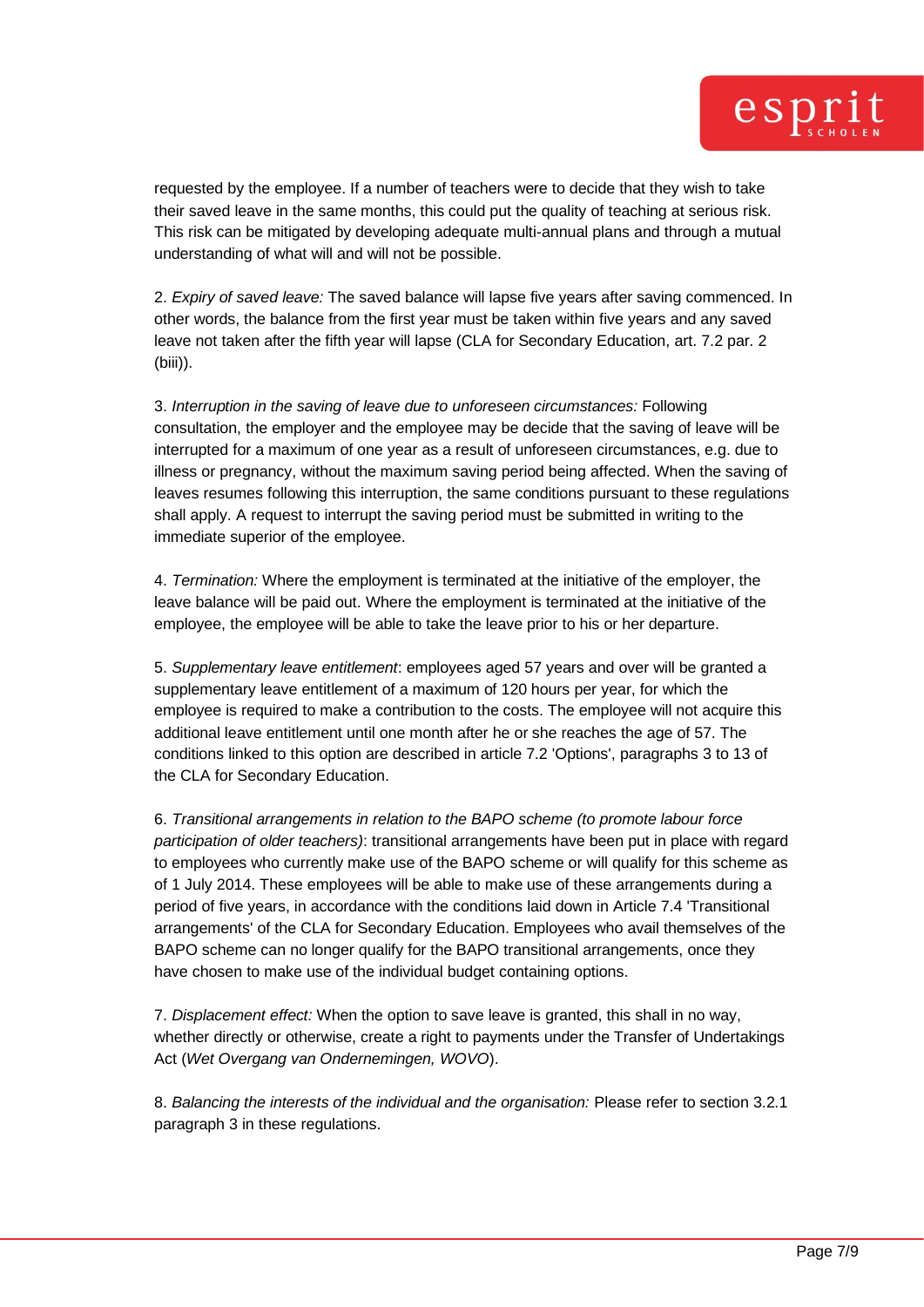### <span id="page-7-0"></span>**3.3 Payout**

Employees up to scale 8 may choose to have their personal budget paid out. The personal budget will be paid out in July in accordance with the following formula: 50 x the hourly rate associated with the pay scale (1/138 of the gross monthly salary). This budget can be paid out on completion of the "*Aanvraag uitbetalen basisbudget levensfasebewust personeelsbeleid VO*" [Request to pay out the basic budget according to the age-aware HR policy in the secondary education policy] form, which can accessed on the Dyade website or by clicking [here.](https://www.dyade.nl/dyadedir/bestanden/personeel/formulieren/Aanvraag-uitbetalen-basisbudget-levensfasebewust-personeelsbeleid-VO.pdf)

Employees will not be able to split the budget between different options. This means that it is not possible to take 50% of the budget in the form of leave and have the other 50% paid out.

## <span id="page-7-1"></span>**3.4 Capitalisation**

It is possible to capitalise time off in connection with two purposes: Having leave paid out in order to increase pension rights<sup>3</sup> or as a contribution towards the costs of childcare.

#### *a) Pension*

ABP ExtraPensioen enables employees to save for the purpose of increasing their ABP pension. Although the return on private pension savings are currently minimal, the ABP provides a guarantee that the proceeds will never be less than the amounts paid in.

Employees can use mijnabp.nl to check how much fiscal space they have available. If sufficient fiscal scope is available, the employee should fill in his or her personal details on the form made available for this purpose (at mijnabp.nl)<sup>4</sup>. The employee will use this form to indicate that a payment will be made to the ABP Extrapensioen fund. The payment amount will determined using the formula: 50 x the whole time equivalent x 1/138 of the gross monthly salary. Through payroll, the personal budget will be paid into the ABP Extrapensioen fund on behalf of the employee, after he or she has submitted the "*Aanvraag uitbetalen basisbudget levensfasebewust personeelsbeleid VO*" form, which can accessed on the Dyade website or by clicking [here.](http://www.dyade.nl/dyadedir/bestanden/personeel/formulieren/Aanvraag%20uitbetalen%20basisbudget%20levensfasebewust%20personeelsbeleid%20VO.pdf)

#### *b) Child care*

In order to qualify for a contribution, the employee must submit proof of registration with a children's day care centre. In addition, Esprit Scholen requires documentary evidence of the actual payments made.

The payment will determined using the formula: 50 x whole time equivalent x 1/138 of the gross monthly salary. The payment will be made through payroll after the employee has submitted the "*Aanvraag uitbetalen basisbudget levensfasebewust* 

<sup>3</sup> See also footnote 2 on page 5 of 10.

<sup>4</sup> More information is available at: <http://www.abp.nl/over-pensioen/soorten-pensioen/extrapensioen/>